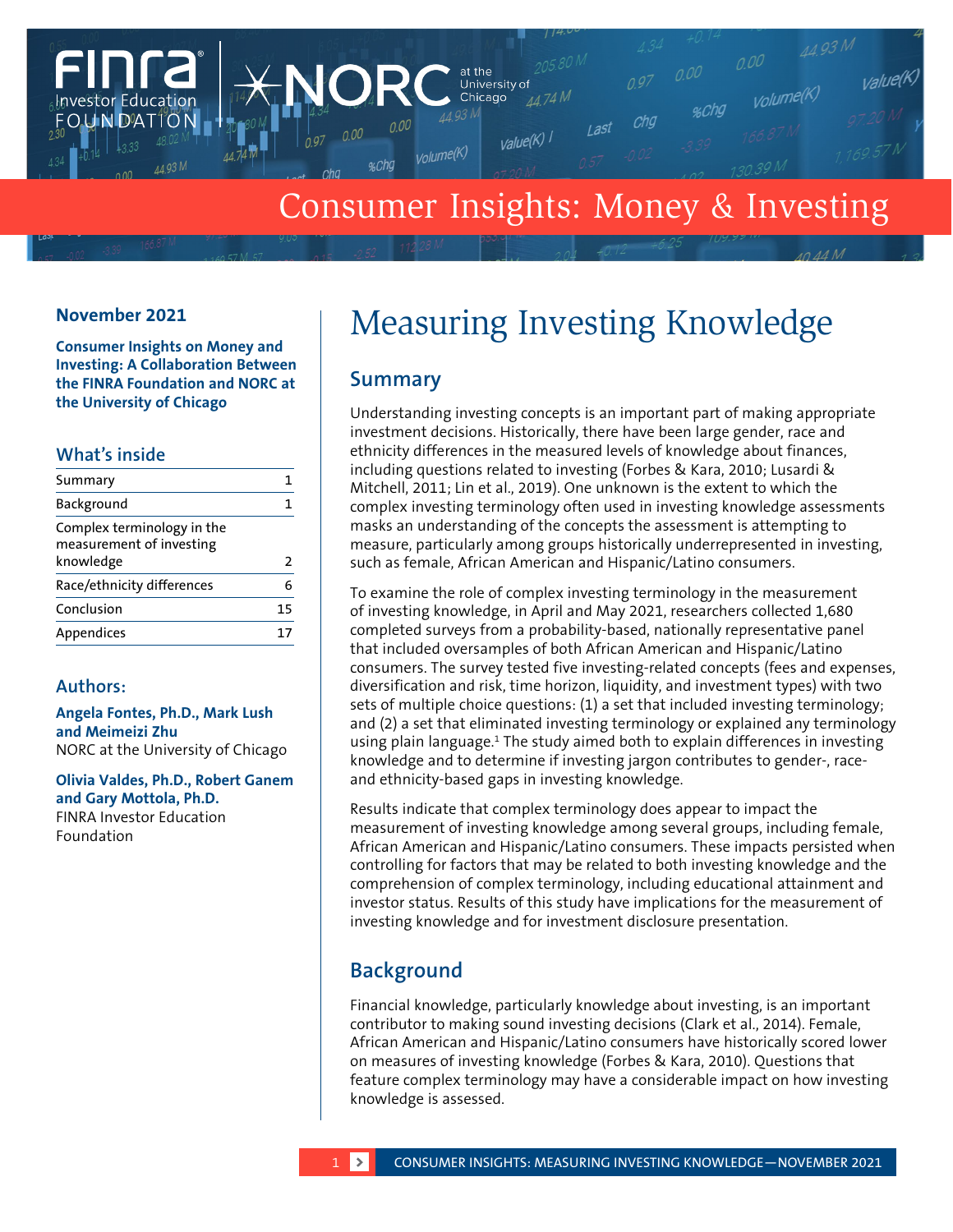<span id="page-1-0"></span>This research investigates whether the use of complex investing terminology affects the measurement of investing knowledge. The use of complex investing terminology (rather than plain language) may disproportionately erode the ability of individuals with less investing experience to correctly answer investing knowledge questions. Thus, existing measures that use complex terminology may be measuring familiarity with vocabulary, rather than the ability to understand and use investing concepts in decision-making.

The study aims to determine whether using plain language in investing knowledge questions results in a more accurate measurement of how well groups typically underrepresented in investing—female, African American and Hispanic/Latino consumers, among others—grasp important investing concepts.

Results suggest that the inclusion of investing terminology affects the measurement of investing knowledge based on race, ethnicity and gender. Even when factors such as educational attainment and investor status are accounted for, female, African American and Hispanic/Latino consumers are more negatively impacted by the inclusion of investing terminology in knowledge assessments.

# **Complex terminology in the measurement of investing knowledge**

To understand the impact of complex terminology in the measurement of investing knowledge, we devised a study in which each respondent was asked two sets of questions on five important investing concepts (fees and expenses, diversification and risk, time horizon, liquidity, and investment types). The first set of questions (Set 1) contained five traditional questions that included complex investing terminology such as "expense ratio" and "time horizon." The second set of questions (Set 2) examined the same concepts but used questions that either eliminated or explained any complex terminology. The Set 2 questions are designed to be similar in difficulty to those in Set 1 but do eliminate the terminology component. Responses were recoded so that the respondent received a 1 for a correct response, and a 0 otherwise, including skipped or "don't know" responses. The overall score (from 0 to 5) was then tabulated for each of the five-question batteries.

If terminology affects the measurement of investing knowledge based on race/ethnicity or gender, we expect the proportion of respondents who correctly answer a Set 2 question after incorrectly answering the Set 1 question on the same concept to vary by demographic characteristics. To address this research question, we code the data as follows. First, for each concept, we compare each respondent's Set 1 answers with their corresponding Set 2 answers. In doing so, we can identify the proportion of respondents who had improved scores ("Improvers"), that is, those who incorrectly answered the Set 1 question but correctly answered the Set 2 question for the same concept. Groups with larger proportions of Improvers have been disproportionately impacted by terminology. Second, we determine the proportion of respondents who correctly answered more questions in Set 2 than in Set 1 and identify them as "Overall Improvers."

To examine how investing knowledge may vary across different population segments, we first examine two factors that may be related to investing knowledge: educational attainment and experience with investing. We then examine overall differences based on race/ ethnicity and gender. Finally, we look at race/ethnicity and gender differences within education and investor status categories to understand whether differences based on race/ethnicity or gender are partially or entirely driven by differences in education or experience with investing.

## **Overall results**

In general, respondents performed poorly on both sets of questions, with a mean of 2.53 (out of 5) correct answers in Set 1, and 2.62 (out of 5) correct answers in Set 2. Results confirmed previous research; white and male respondents scored higher on both sets of questions, as did those with higher educational attainment and more investing experience.

African American and Hispanic/Latino respondents averaged fewer than two correct answers on each set, while white respondents and respondents of other races and ethnicities averaged close to three correct answers per set. Men scored marginally higher than women on both sets. The most prominent differences were between those with and without four-year college degrees and between investors and non-investors. Four-year college degree holders and investors with taxable investment accounts had the highest scores on both sets.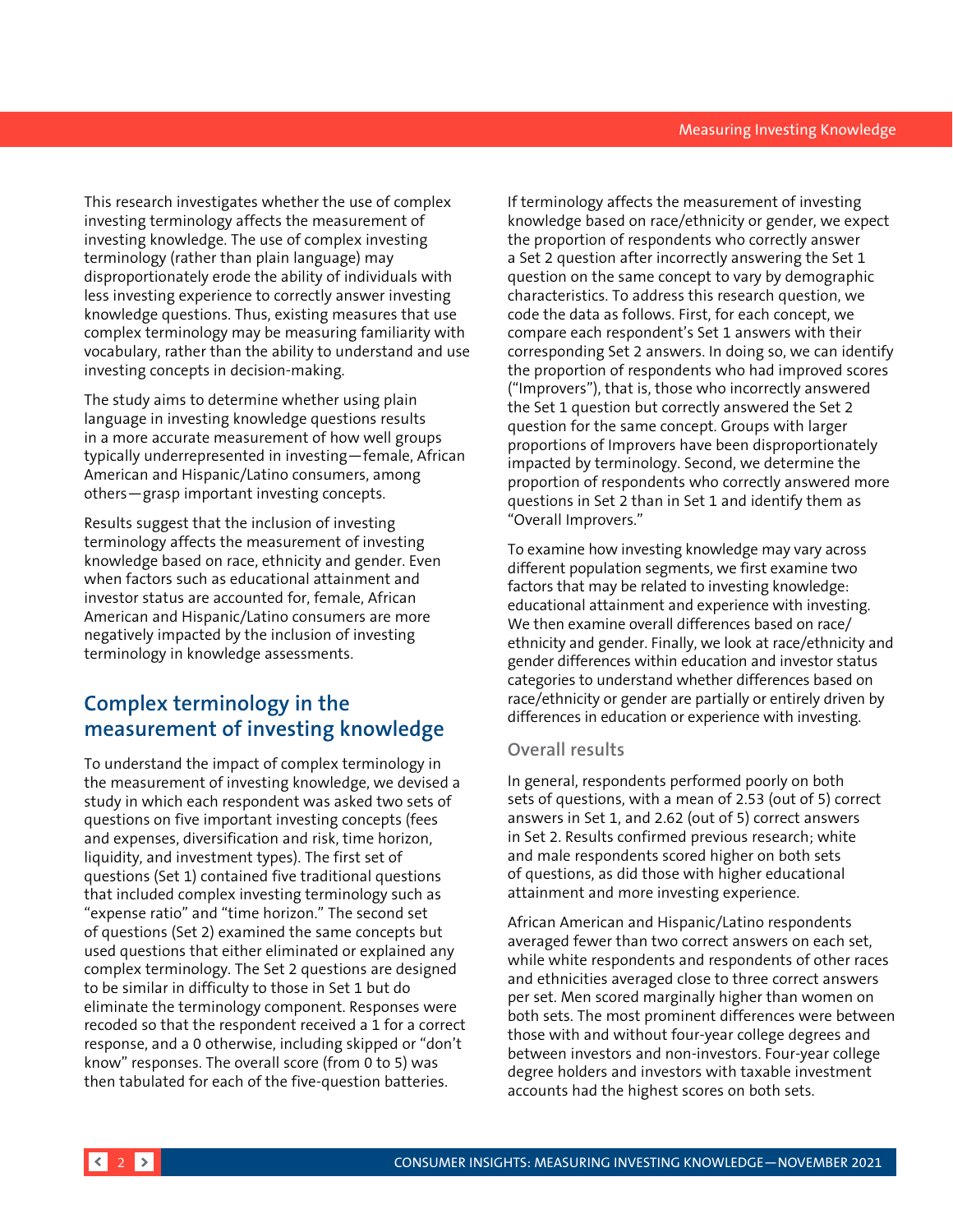On average, scores on Set 2 were marginally higher than scores on Set 1 (Table 1). There were, however, a few noticeable differences, primarily among respondent groups with scores that were already marginally higher than the rest. Respondents with a college degree had a slight (non-significant) decrease in scores from Set 1 to Set 2 overall, as did investors with taxable accounts. This suggests that the inclusion of terminology had little to no effect on the measured investing knowledge of respondents in these groups.

|                               | Set 1 mean # correct (SD) | Set 2 mean # correct (SD) |
|-------------------------------|---------------------------|---------------------------|
| All respondents               | 2.53(1.64)                | 2.62(1.57)                |
| Race/ethnicity                |                           |                           |
| African American              | 1.60(0.96)                | 1.85(0.96)                |
| Hispanic/Latino               | 1.77(1.16)                | 1.92(1.14)                |
| White                         | 2.87(1.89)                | 2.92(1.78)                |
| Other race(s) <sup>2</sup>    | 2.83(1.94)                | 2.87(2.10)                |
| Gender                        |                           |                           |
| Male                          | 2.80(1.74)                | 2.83(1.63)                |
| Female                        | 2.28(1.51)                | 2.42(1.48)                |
| <b>Educational attainment</b> |                           |                           |
| With 4-year college degree    | 3.36(1.55)                | 3.29(1.53)                |
| Without 4-year college degree | 2.08(1.51)                | 2.26(1.47)                |
| <b>Investor status</b>        |                           |                           |
| Non-investor                  | 1.70(1.41)                | 1.95(1.48)                |
| Retirement account holder     | 2.51(1.58)                | 2.60(1.47)                |
| Taxable account holder        | 3.29(1.50)                | 3.24(1.45)                |

## **Table 1. Average Number of Correct Responses on Set 1 and Set 2, by Group**

## **The relationship between education and investing knowledge**

One potential factor in the measurement of investing knowledge is education. It stands that consumers with greater levels of educational attainment may also have greater ability to correctly answer questions related to finances or investing. To evaluate whether terminology disproportionately impacted those with lower levels of educational attainment, we created an indicator variable to identify whether the respondent had at least a four-year degree (1) or not (0).

Table 2 presents the percent of respondents who correctly answered each question and the average number of correct responses by educational attainment and set. In general, respondents without a four-year college degree less frequently answered both the Set 1 and Set 2 questions correctly. While the average number of correct responses increased on Set 2 (compared to Set 1) for non-degree holders, it remained roughly the same for degree-holders. This suggests that terminology did not have a substantial impact on degree-holders but may have for non-degree holders.

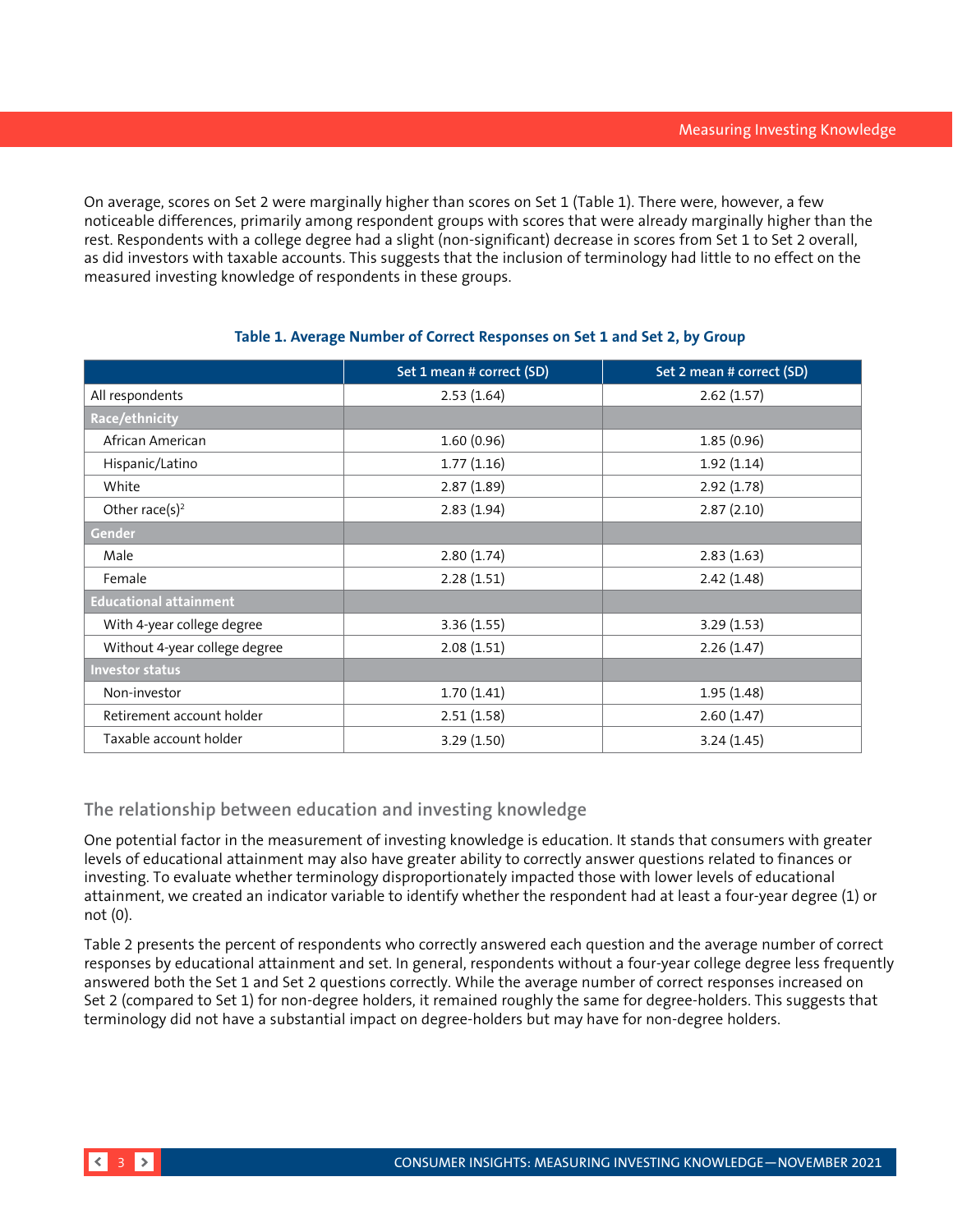|                                            | With a college degree |       | Without a college degree |       |
|--------------------------------------------|-----------------------|-------|--------------------------|-------|
|                                            | Set 1                 | Set 2 | Set 1                    | Set 2 |
| Fees and expenses (% correct)              | 49.48                 | 65.59 | 31.12                    | 45.24 |
| Diversification and risk (% correct)       | 81.51                 | 89.35 | 50.09                    | 68.13 |
| Time horizon (% correct)                   | 74.88                 | 75.64 | 50.83                    | 47.67 |
| Liquidity (% correct)                      | 61.74                 | 40.55 | 34.24                    | 28.45 |
| Investment types (% correct)               | 68.30                 | 57.47 | 41.60                    | 36.51 |
| Average total correct responses (out of 5) | 3.36                  | 3.29  | 2.08                     | 2.26  |

## **Table 2: Proportion of Respondents Correctly Responding to Set 1 and Set 2 Questions by Educational Attainment**

Figure 1 presents the proportion of each group (those with and without four-year college degrees) who improved on each concept, and overall, from Set 1 to Set 2. There were proportionally more Overall Improvers among those without a college degree than among those with a college degree. When broken down by concept, those without a college degree more frequently improved on all concepts other than fees and expenses from Set 1 to Set 2. Two concepts—risk and investment types—had particularly large differences in the proportion of Improvers; there were twice as many Improvers without a college degree on both concepts.

These findings suggest that complex investing terminology may disproportionately impact those without a college degree in the measurement of investing knowledge, and that the inclusion of this type of terminology may be affecting the measurement of investing knowledge.

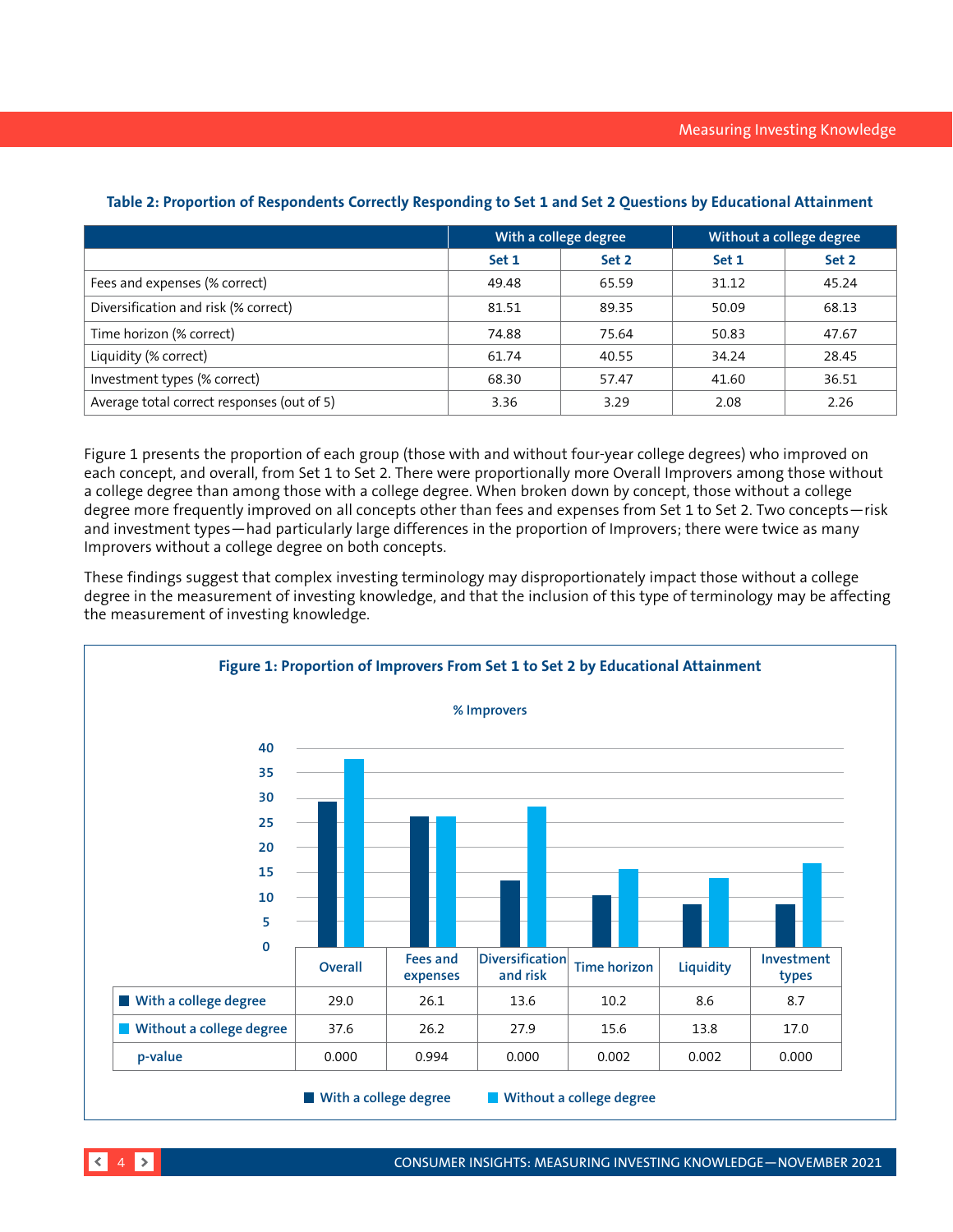## **The relationship between investing experience and investing knowledge**

Like the relationship between education and investment knowledge, more experienced investors may have a greater ability to correctly answer questions related to investing as they have had greater exposure to investing terminology. To evaluate whether terminology disproportionately impacted those with less experience investing, we grouped respondents into one of three categories:

- ▶ **Non-Investors**, who had no investments in the stock market or retirement accounts (35.3 percent)
- <sup>0</sup> **Investors with retirement accounts only (Retirement Only Investors)**, who held investments in retirement accounts but no other types of accounts (25.5 percent)
- <sup>0</sup> **Investors with taxable accounts (Taxable Investors)**, who held investments in non-retirement accounts (and most have investments in retirement accounts) (39.3 percent)

Figure 2 presents the proportion of overall and concept-specific Improvers from Set 1 to Set 2 among Non-Investors, Retirement Only Investors, and Taxable Investors. The proportion of Overall Improvers was largest in the non-investor group, followed by that of the retirement only group. The proportion of Overall Improvers was smallest among the taxable investor group. When broken down by concept, Non-Investors more frequently showed improvements from Set 1 to Set 2 than Retirement Only and Taxable Investors on all concepts other than risk.

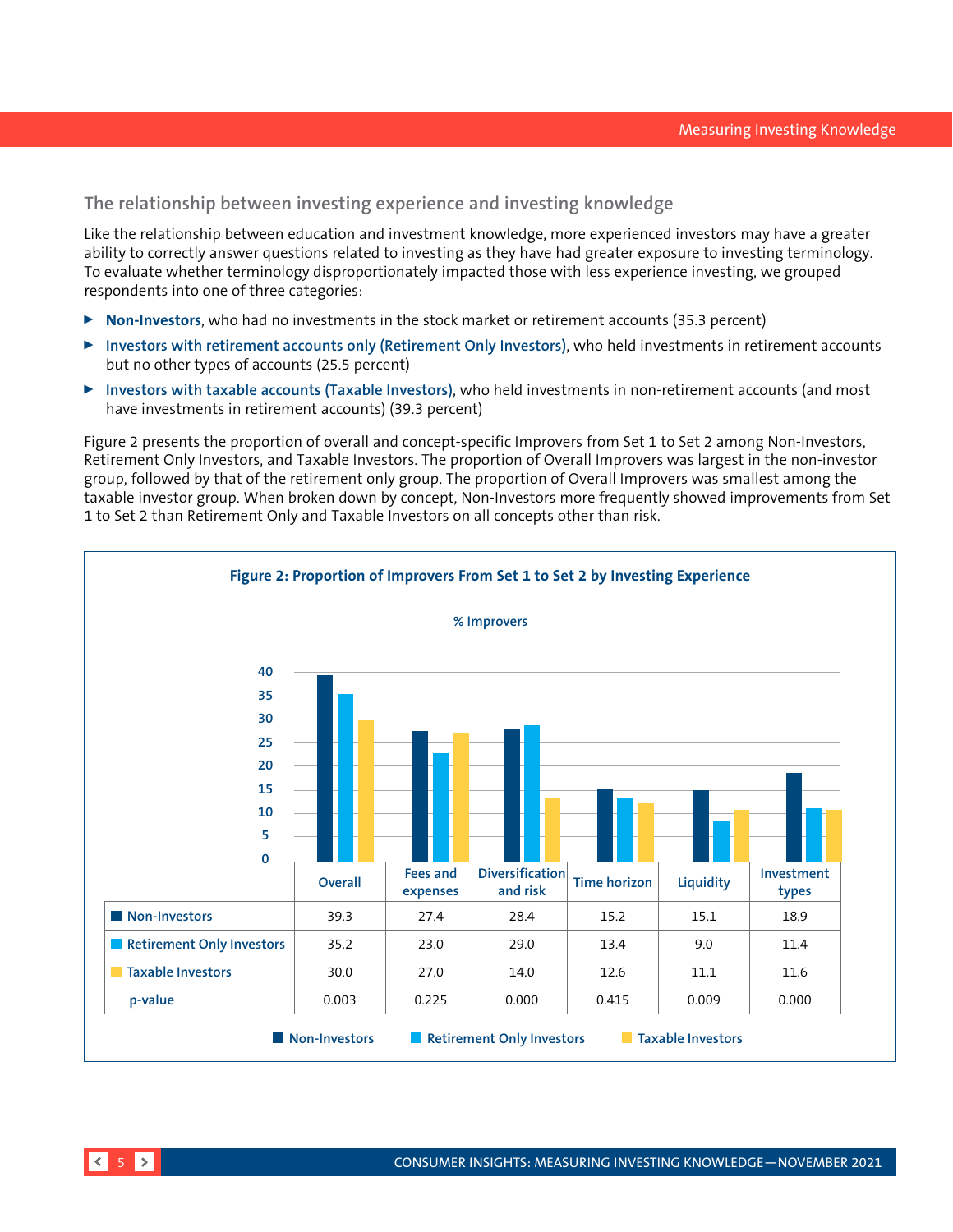# <span id="page-5-0"></span>**Race/ethnicity differences**

To understand whether complex investing terminology affects the measurement of investing knowledge, we also examined whether the proportion of Improvers from Set 1 to Set 2 varied between white and non-white respondents. Specifically, we compared the proportion of Improvers among (1) white and African American respondents and (2) white and Hispanic/Latino respondents.3

## **Comparison of white and African American respondents**

As previous research has suggested, measured investing knowledge is considerably lower among African American respondents than white respondents (Figure 3). There was a greater proportion of African American (40 percent) than white respondents (33 percent) who improved their overall scores from Set 1 to Set 2. When broken down by concept, African American respondents improved on the risk and time horizon concepts more often than white respondents. There were no significant differences in the proportions of white and African American Improvers on either the liquidity or investment type concepts.



These findings suggest that, for at least some of the concepts measured (fees and expenses, risk, time horizon, and overall differences), the inclusion of complex investing terminology affects the measurement of investing knowledge for African American respondents.

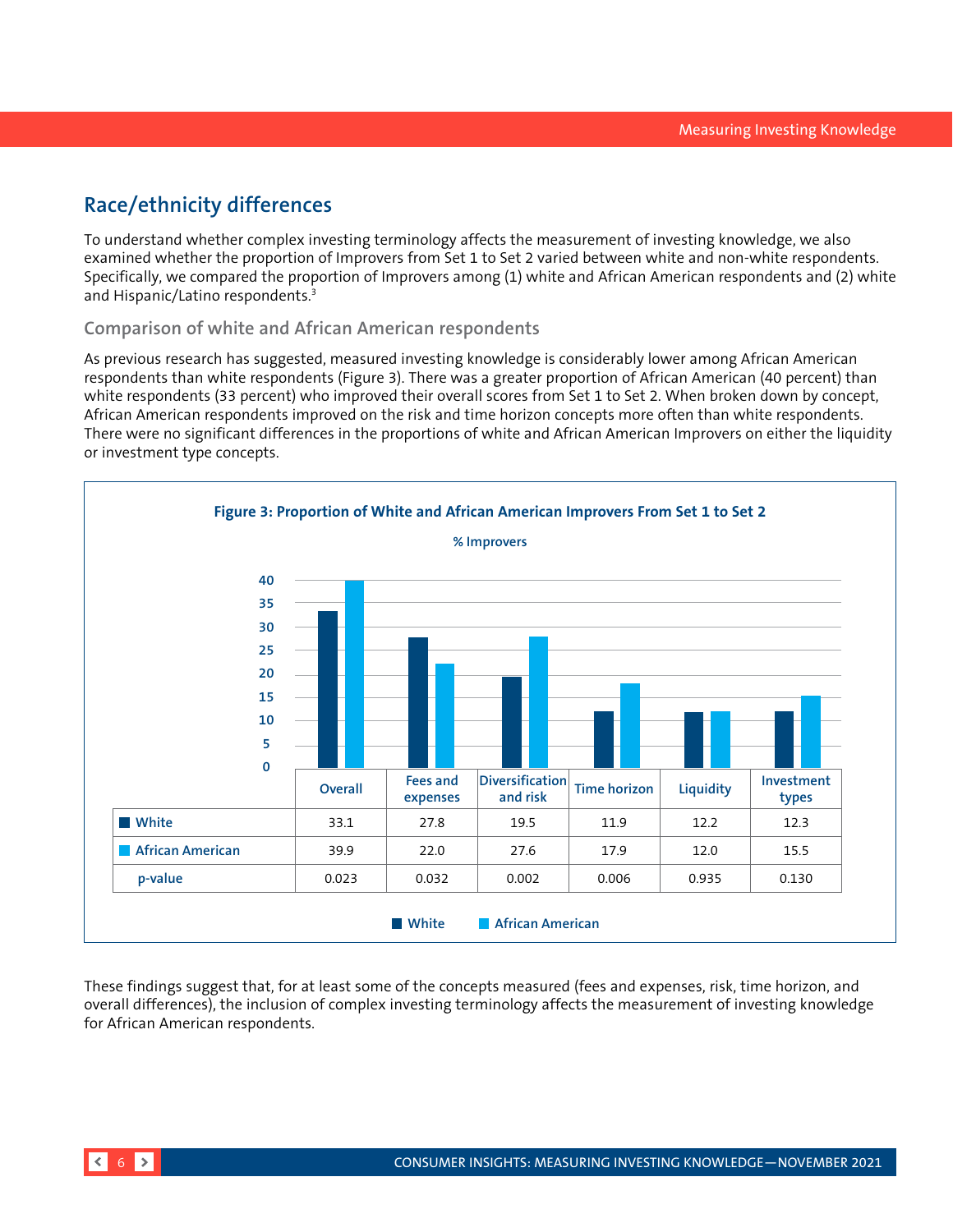Given that a larger proportion of African American respondents has lower educational attainment (74 percent of African American respondents had no college degree, compared to 61 percent of white respondents) and that African American respondents are less frequently investors when compared to white respondents (51 percent of African American respondents reported no investment accounts, compared to 29 percent of whites), we next examined differences between white and African American respondents with and without four-year college degrees and with and without investment accounts independently, disentangling the effects of race from these co-variates. If, for example, the differences between white and African American respondents were no longer present when examining college graduates and non-college graduates separately, we would attribute the differences to education, and not to race.

While small sample sizes may limit our ability to detect some significant differences, it appears educational attainment moderates many, but not all, of the differences in the proportions of white and African American respondents who improved (Figure 4). Among African Americans and whites holding a college degree, while the direction of the differences remained, only the risk concept differences were statistically significant (African American respondents were more likely to improve in Set 2). Among African American and white respondents without a college degree, only the fees and expenses difference remained, (white respondents were more likely to improve in Set 2). While there was also a greater proportion of African American Improvers on the time horizon concept, the p-value was slightly over .05 (p=.07). Together, these findings suggest that the disproportionate impacts of terminology in measuring investing knowledge on African American consumers partially remain, even when controlling for educational attainment.

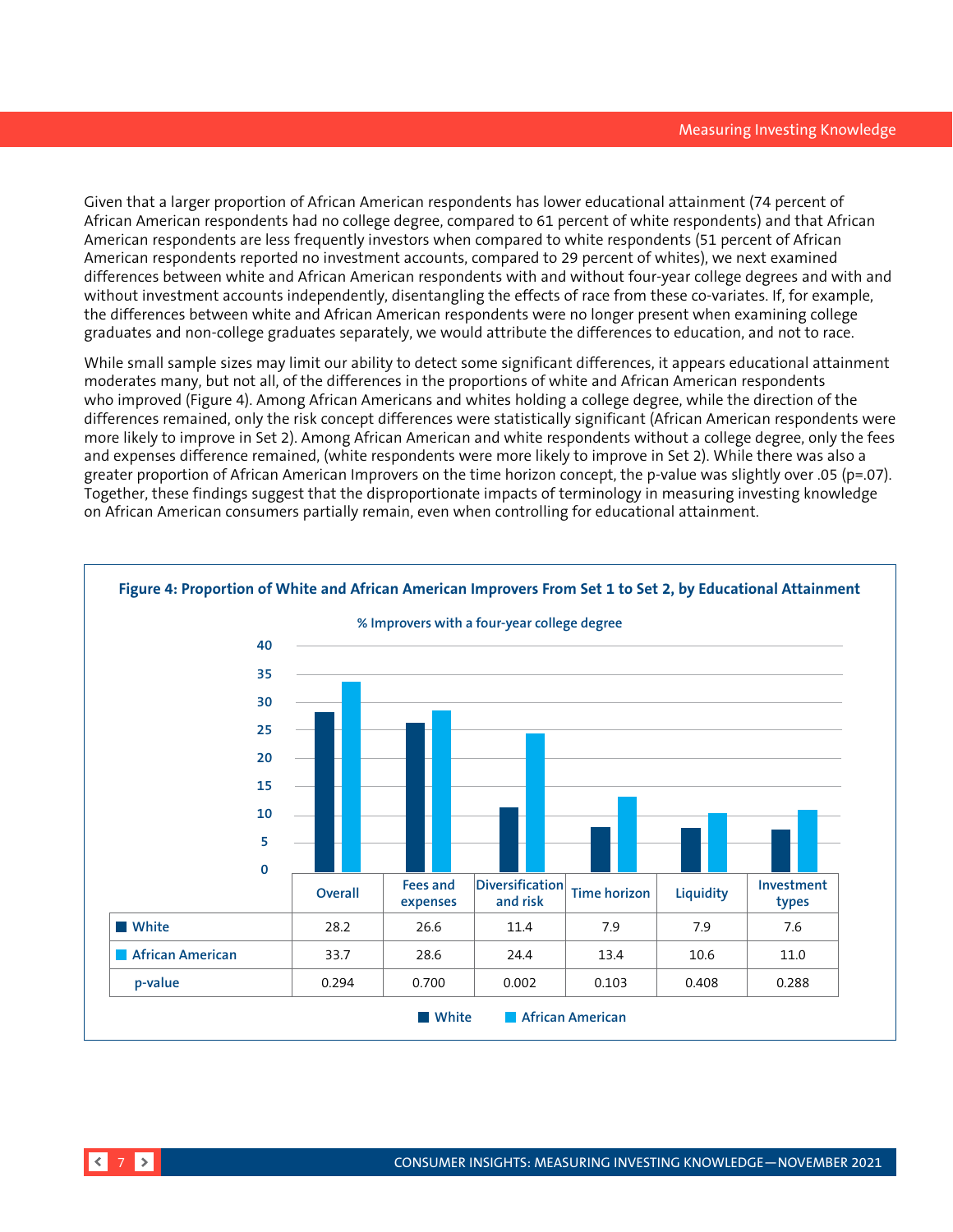

Finally, we examine differences between white and African American respondents within investor status categories to determine whether differences based on race reflect experience with investing, rather than race. To accommodate smaller sample sizes, we combined Retirement Investors and Taxable Investors into one category for this analysis and compared those respondents to Non-Investors.

Unlike the results related to educational attainment, race-based differences remained when investors and noninvestors were analyzed separately, but only among investors (Figure 5). Compared to white investors, a larger proportion of African American investors (those owning a retirement or taxable account) improved on the risk and time horizon concepts, along with the overall performance. However, among non-investors, there were no differences in the proportion of African American and white Improvers on any concept, suggesting that the effects of complex terminology disproportionately impact African American investors, but not non-investors.

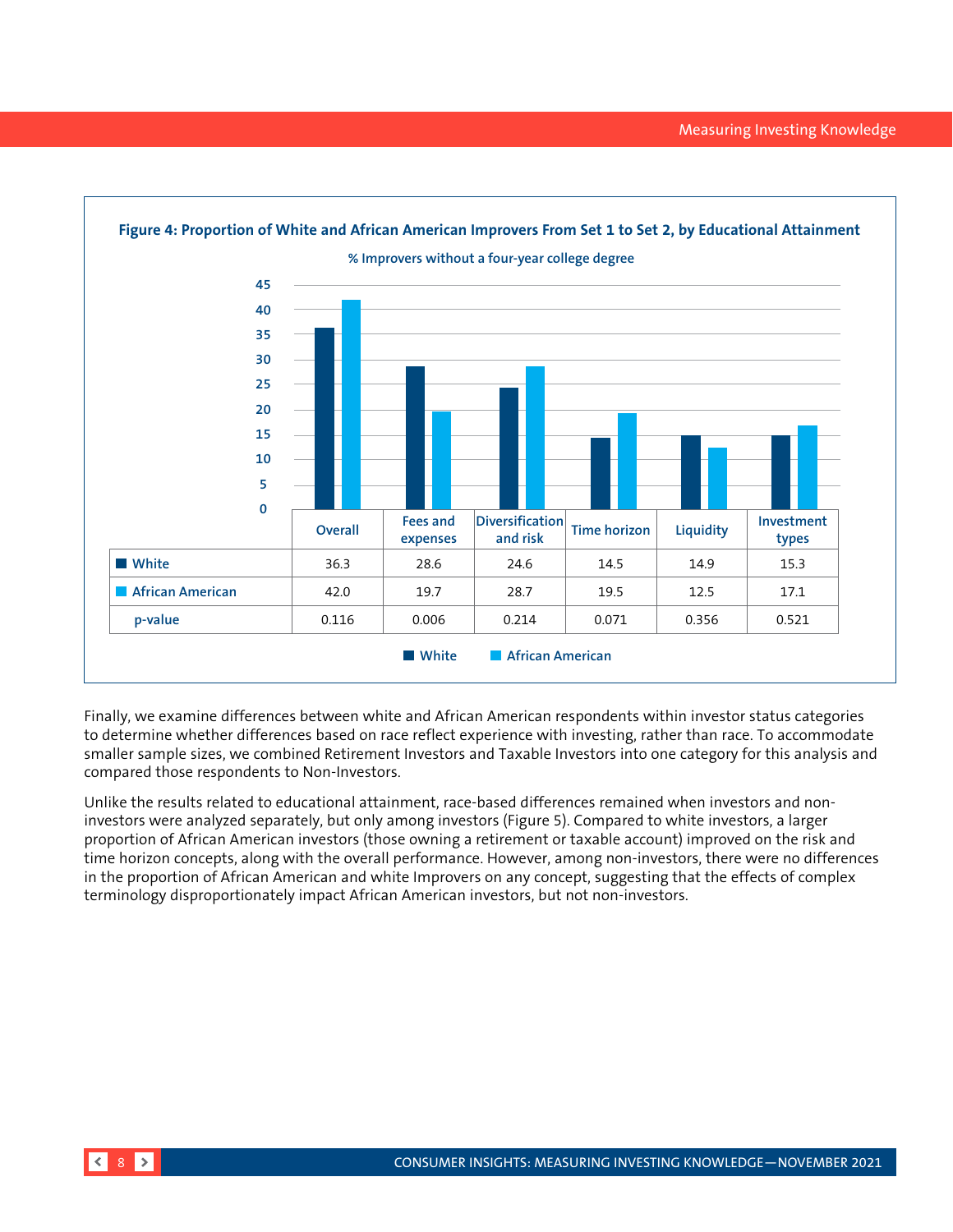

9 CONSUMER INSIGHTS: MEASURING INVESTING KNOWLEDGE—NOVEMBER 2021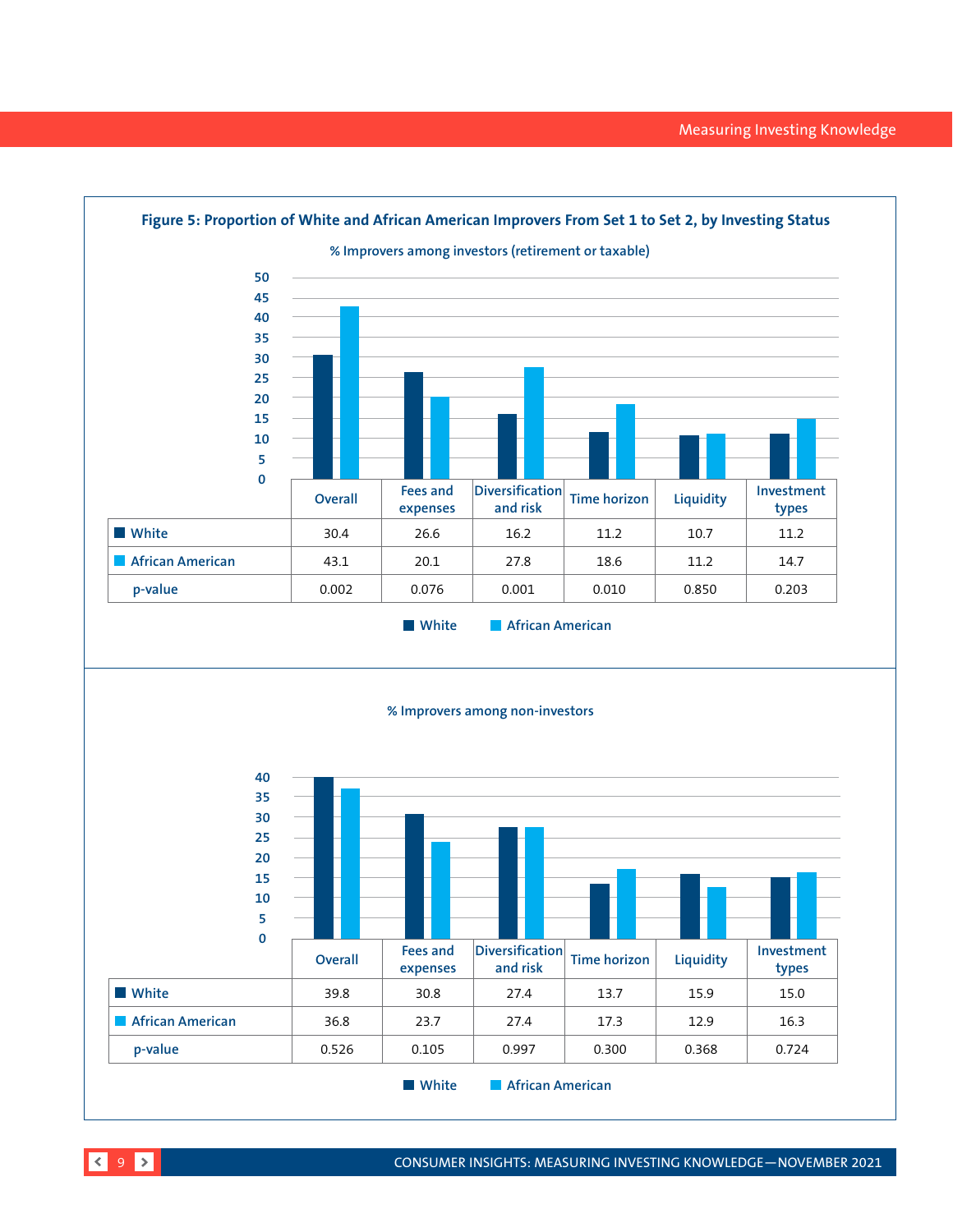## **Comparison of white and Hispanic/Latino respondents**

A similar pattern emerged when we compared white and Hispanic/Latino respondents (Figure 6). While there was a greater proportion of Hispanic/Latino Overall Improvers than white Overall Improvers, when broken down by concept, risk was the only concept in which Hispanic/Latino respondents improved more frequently than white respondents. Hispanic/Latino respondents improved at the same rates as white respondents on questions related to fees, time horizon, liquidity or investment types from Set 1 to Set 2.



Because a larger proportion of Hispanic/Latino respondents has lower educational attainment (80 percent of Hispanics/ Latinos reported not having a college degree, compared to 61 percent of whites) and because Hispanic/Latino respondents are less frequently investors (47 percent of Hispanics/Latinos reported not being investors, compared to 29 percent of whites), we again examined differences between white and Hispanic/Latino respondents with and without four-year college degrees and with and without investment accounts.

When we analyzed those with and without college degrees separately, the difference for the risk concept remained in both: Hispanic/Latino respondents more frequently improved when compared with white respondents (Figure 7). Additionally, among those with college degrees, there were marginal differences for the time horizon concept, with Hispanic/Latino respondents more frequently showing improvements from Set 1 to Set 2. This finding suggests that the disproportionate impacts of terminology in measuring the investing knowledge of Hispanic/Latino consumers, while apparently specific to the risk concept, is not a simple reflection of lower levels of educational attainment among this group.

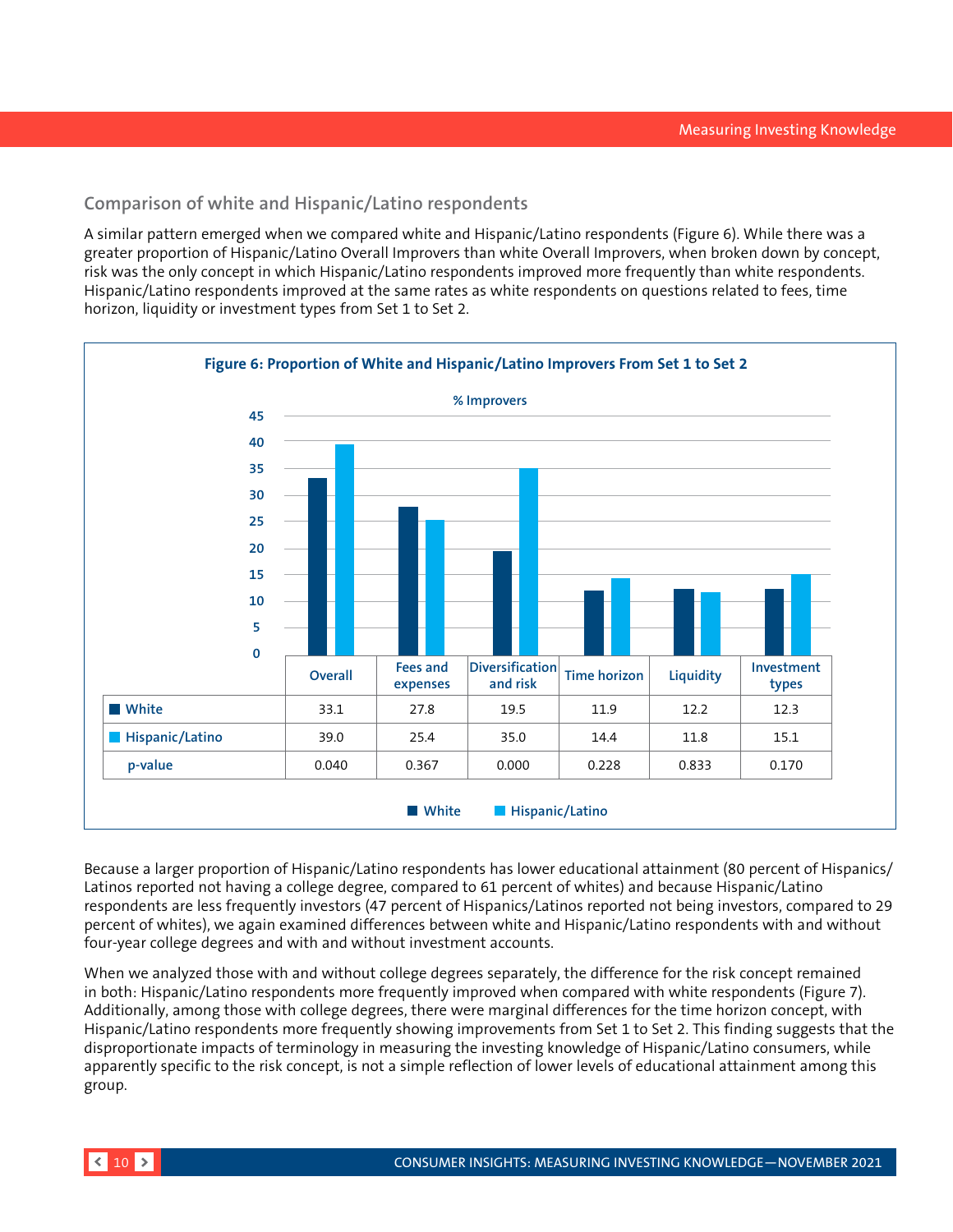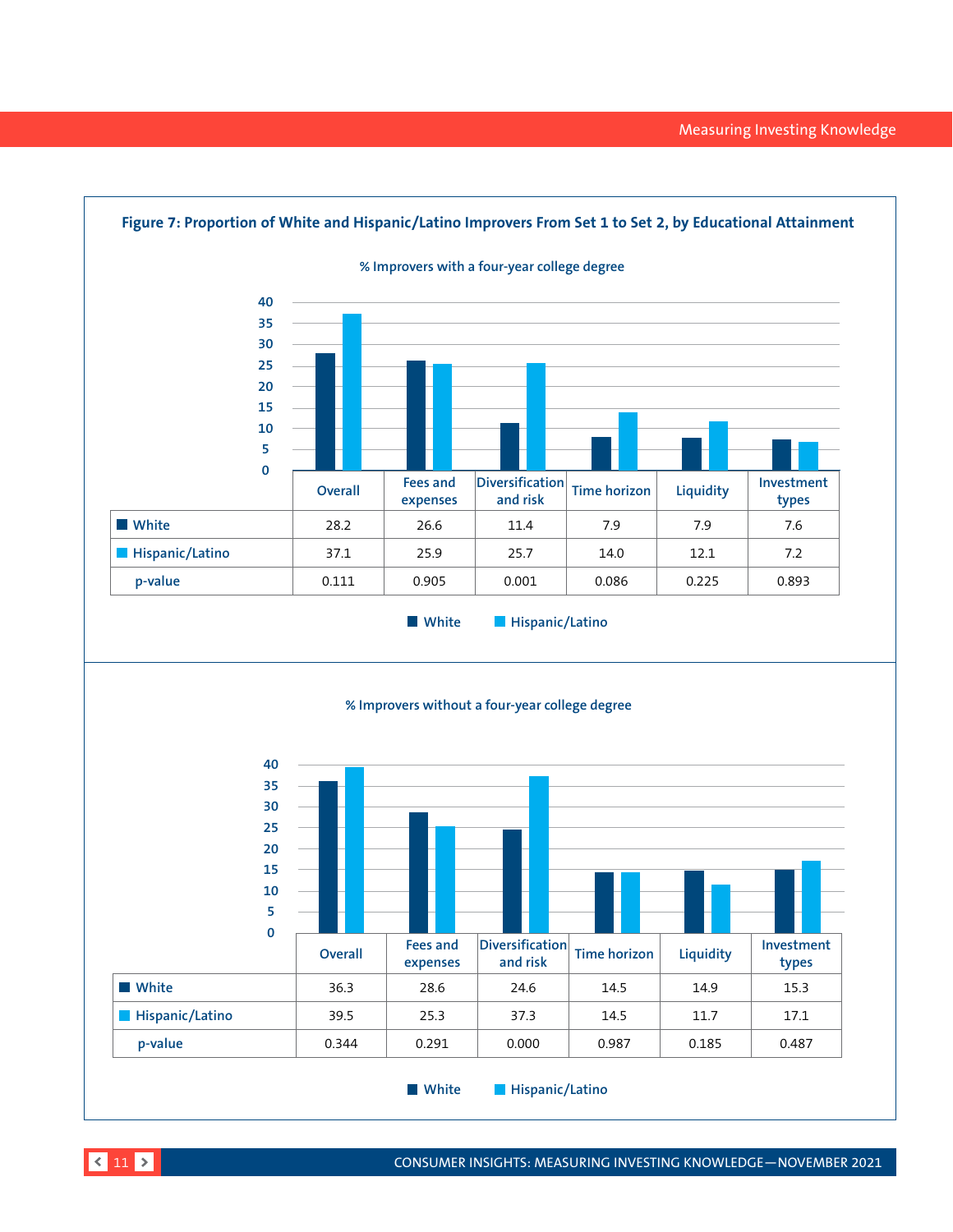Ethnicity-based differences remained when analyzing investors and non-investors separately, but only for investors (Figure 8). Relative to white respondents, a greater proportion of Hispanic/Latino investors with a retirement or taxable account improved in Set 2 on their overall performance and in the risk and time horizon concepts. Among non-investors, however, improvement did not vary by ethnicity on any concept. This suggests that the differences observed between white and Hispanic/Latino respondents is primarily due to differences in Hispanic/Latino and white investors, and that white and Hispanic/Latino non-investors are impacted similarly by the inclusion of terminology.





12 CONSUMER INSIGHTS: MEASURING INVESTING KNOWLEDGE—NOVEMBER 2021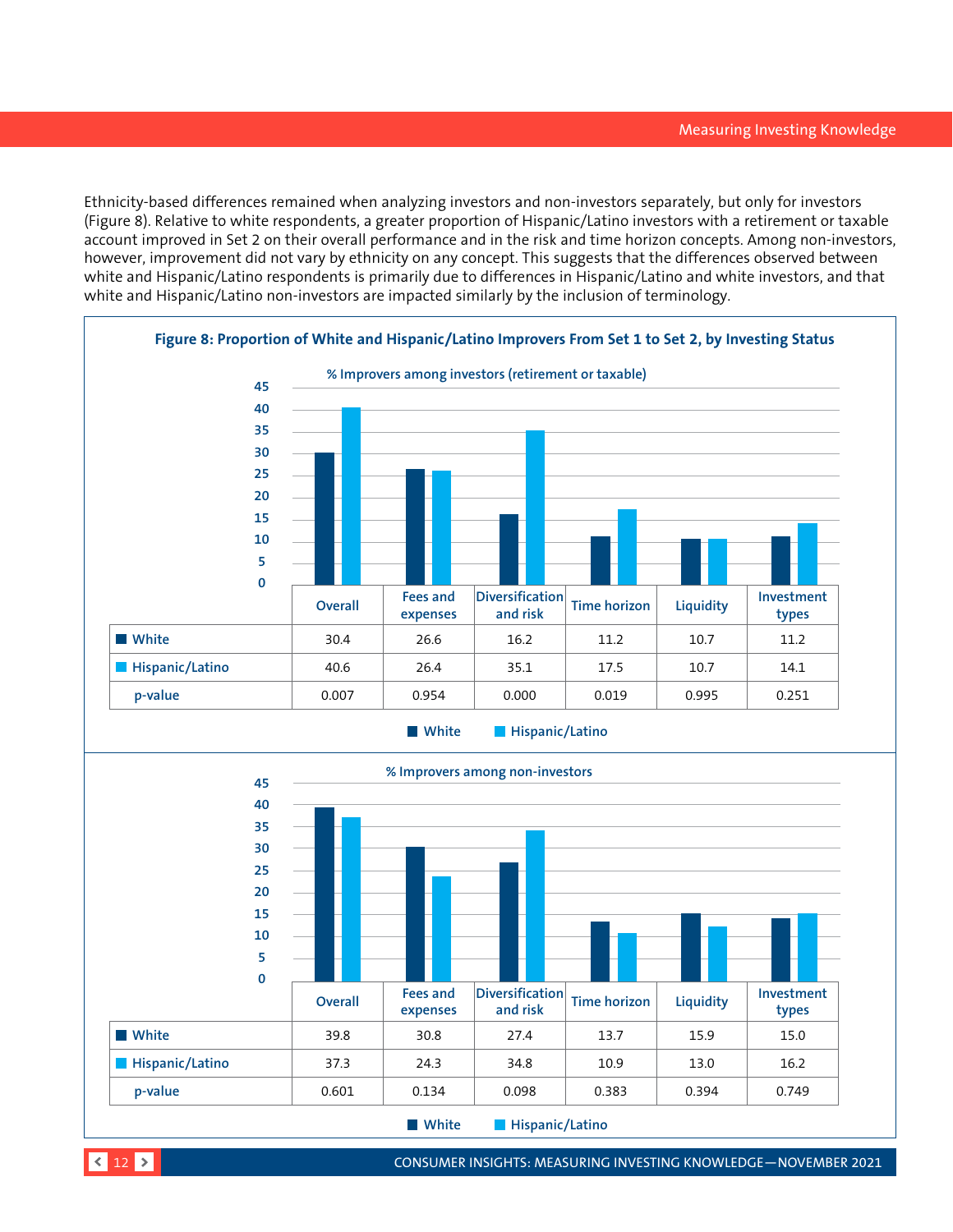## **Gender differences**

In addition to race and ethnicity, gender differences in financial and investing knowledge have been outlined in previous research. To investigate the role of complex terminology based on gender,<sup>4</sup> we used the same approach we used for race and ethnicity. Because there is not the same gap in educational attainment based on gender that exists for race and ethnicity, we only examine gender differences by investor status and not by education.

Consistent with previous research, women correctly responded to investing knowledge questions, both with and without complex terminology, less frequently than men (Figure 9). However, women more frequently showed improvements from Set 1 to Set 2, both on overall performance and on all the individual concepts, except for fees.



These differences in the proportion of respondents who improve their scores when complex terminology is either explained or eliminated suggest that this type of terminology is more problematic for women than men.

Finally, we examined differences based on gender by investing experience. If we believe that the differences apparent between men and women are primarily due to differential rates of investing (where women are less frequently investors compared to men), we would expect no differences between men and women within investor categories.

Results revealed that gender difference remain when controlling for investment experience, but that the majority of the gains realized by women were among women with taxable investment accounts (Figure 10). Among non-investors, women more frequently showed improvements in Set 2 than men on the questions related to risk, but less frequently improved on the questions related to fees. Among respondents with retirement accounts only, a larger proportion of women improved on the time horizon concept, and in total. The most substantial gains were realized by women with taxable accounts: Proportionately more women improved on the concepts related to fees, risk and liquidity, and in total, compared to men. As evident in the educational attainment analysis, it appears that the effects of complex terminology on the measurement of investing knowledge is greatest among women with more investing experience.

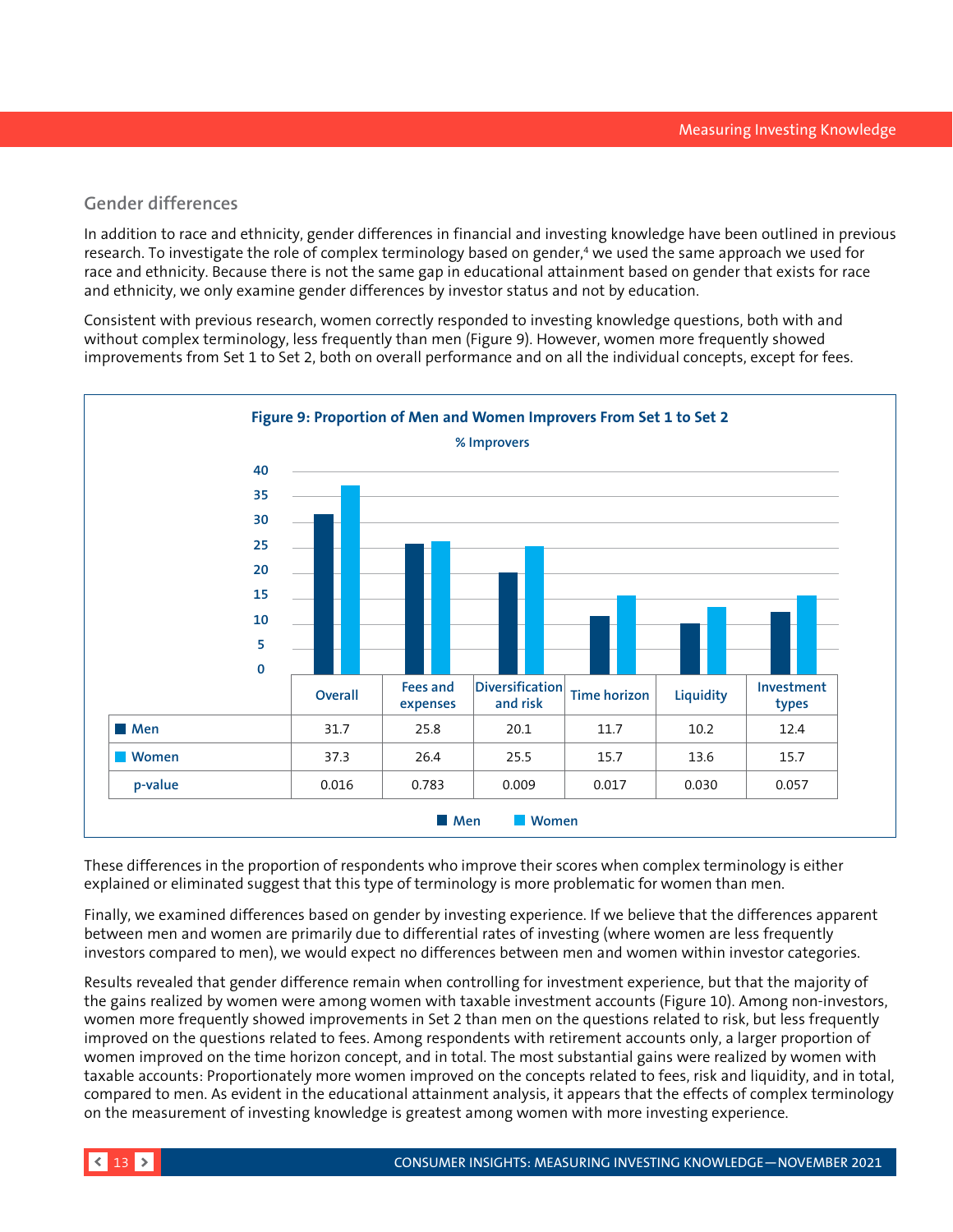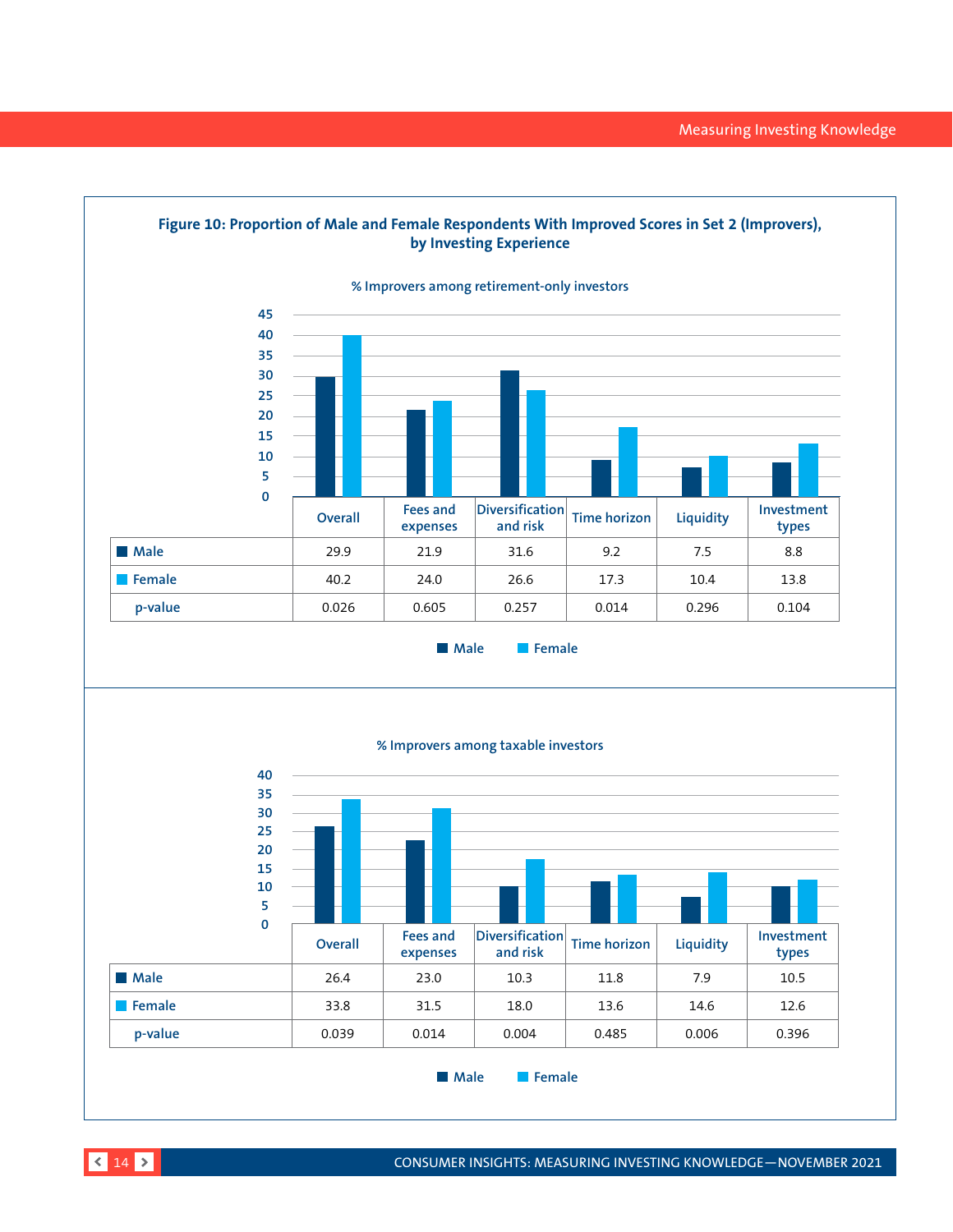<span id="page-14-0"></span>

# **Conclusion**

Complex terminology does appear to affect the measurement of investing knowledge among several groups, including female, African American and Hispanic/Latino consumers. For all three groups, the proportion of consumers who moved from incorrect responses on questions that include complex terminology to correct answers in the terminology-free questions is larger overall and on questions related to risk. Women appear to be most impacted by the inclusion of complex investing terminology.

Although consumers with lower educational attainment and non-investor status also appear to be negatively impacted when complex terminology is included in questions measuring investing knowledge, these factors do not fully explain the negative impact of investing terminology, even though African American and Hispanic/Latino consumers are more likely to be in these groups. Instead, the effects of complex terminology appear to concentrate among African American and Hispanic/Latino investors.

Table 3 indicates statistically significant comparisons for African American, Hispanic/Latino and female respondents. When we look across race/ethnicity and gender comparisons, we see a few patterns. First, certain concepts appear more impacted by complex terminology than others—diversification/risk and time horizon, specifically. Conversely, concepts related to fees and expenses and investment types appear less impacted by terminology, with only gender comparisons statistically significant. Second, it appears that women are disproportionately impacted on more concepts than either African American or Hispanic/Latino respondents. Finally, in all race/ethnicity and gender comparisons, we see that investors remain impacted by complex terminology, where non-investors appear to be less (or not at all) impacted.

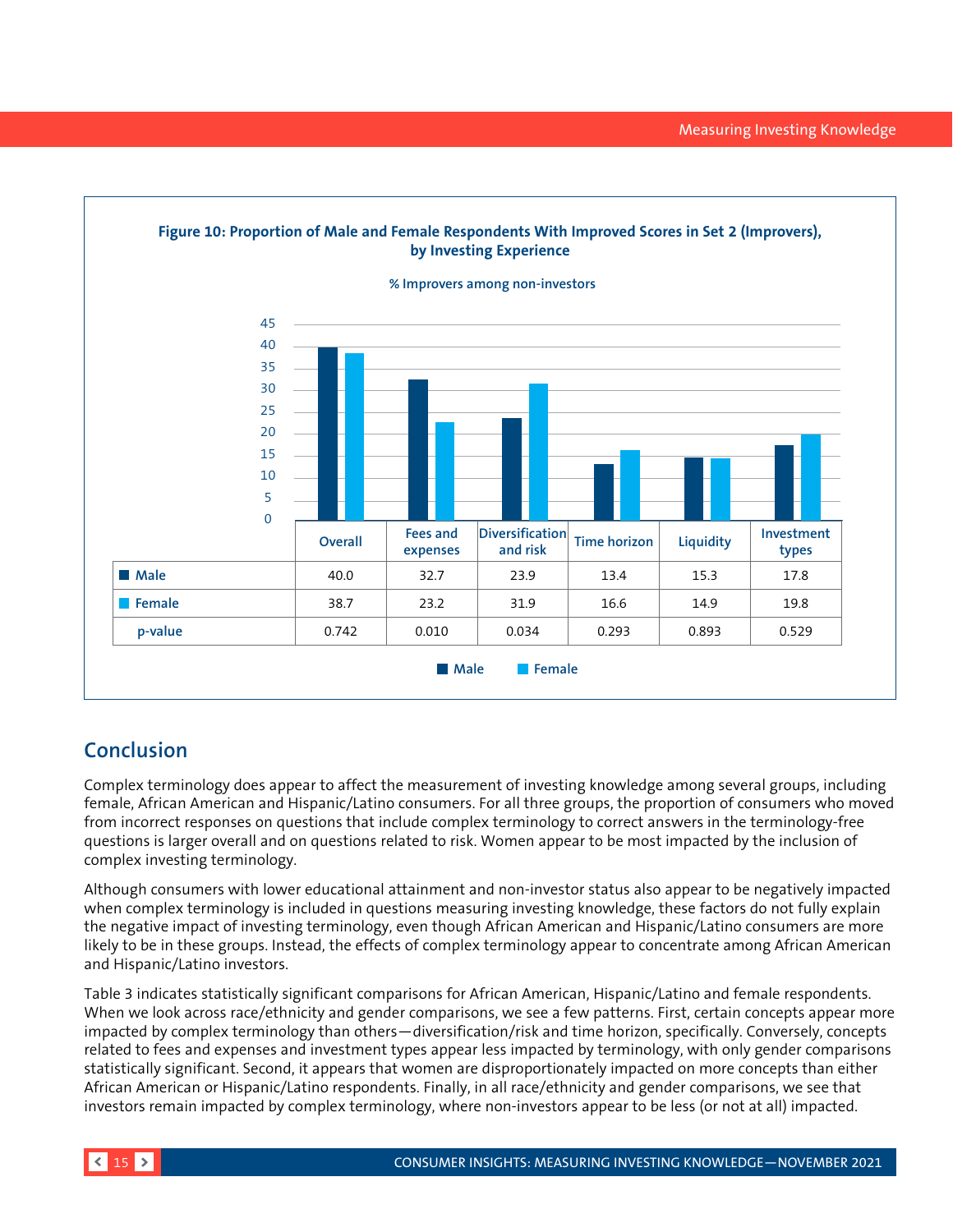This suggests that there is a fundamental lack of investment knowledge among many non-investors not driven by terminology; these consumers are unfamiliar with investing concepts regardless of the terms used.

# **Overall performance Fees and expenses Diversification and risk Time horizon Liquidity Investment types More African American Improvers** All \*\* \*\* \*\* College degree the set of the set of the set of the set of the set of the set of the set of the set of the set of the set of the set of the set of the set of the set of the set of the set of the set of the set of the set o No college degree  $\ast$ Investors  $***$   $***$   $***$   $***$   $***$ Non-investors All \*\* \*\* College degree the set of the set of the set of the set of the set of the set of the set of the set of the set of the set of the set of the set of the set of the set of the set of the set of the set of the set of the set o No college degree the state of the state of the state of the state of the state of the state of the state of the state of the state of the state of the state of the state of the state of the state of the state of the state Investors  $***$   $***$   $***$   $***$   $***$ Non-investors **and the set of the set of the set of the set of the set of the set of the set of the set of the s** All \*\* \*\* \*\* \*\* \*\* \*\* \*\* \*\* \*\* \* Retirement investors  $\begin{array}{ccc} & & & \ast \ast & & \end{array}$ Taxable investors \*\* \*\* \*\* \*\* Non-investors **\*\***

## **Table 3. Summary of Results**

### **\* p< .10; \*\* p< .05**

Instead of measuring an understanding of investing concepts, many investing knowledge assessments may be measuring consumers' grasp or familiarity with investing terminology. Future development of investing knowledge measures should carefully consider the use of complex investing terminology.

This study may also have implications for the presentation of investment disclosure. Insofar as investment disclosure contains complex investing terminology or terminology that is not adequately explained in plain language, certain groups of investors, or potential investors, may be systematically disadvantaged when seeking to make well-informed investment decisions.

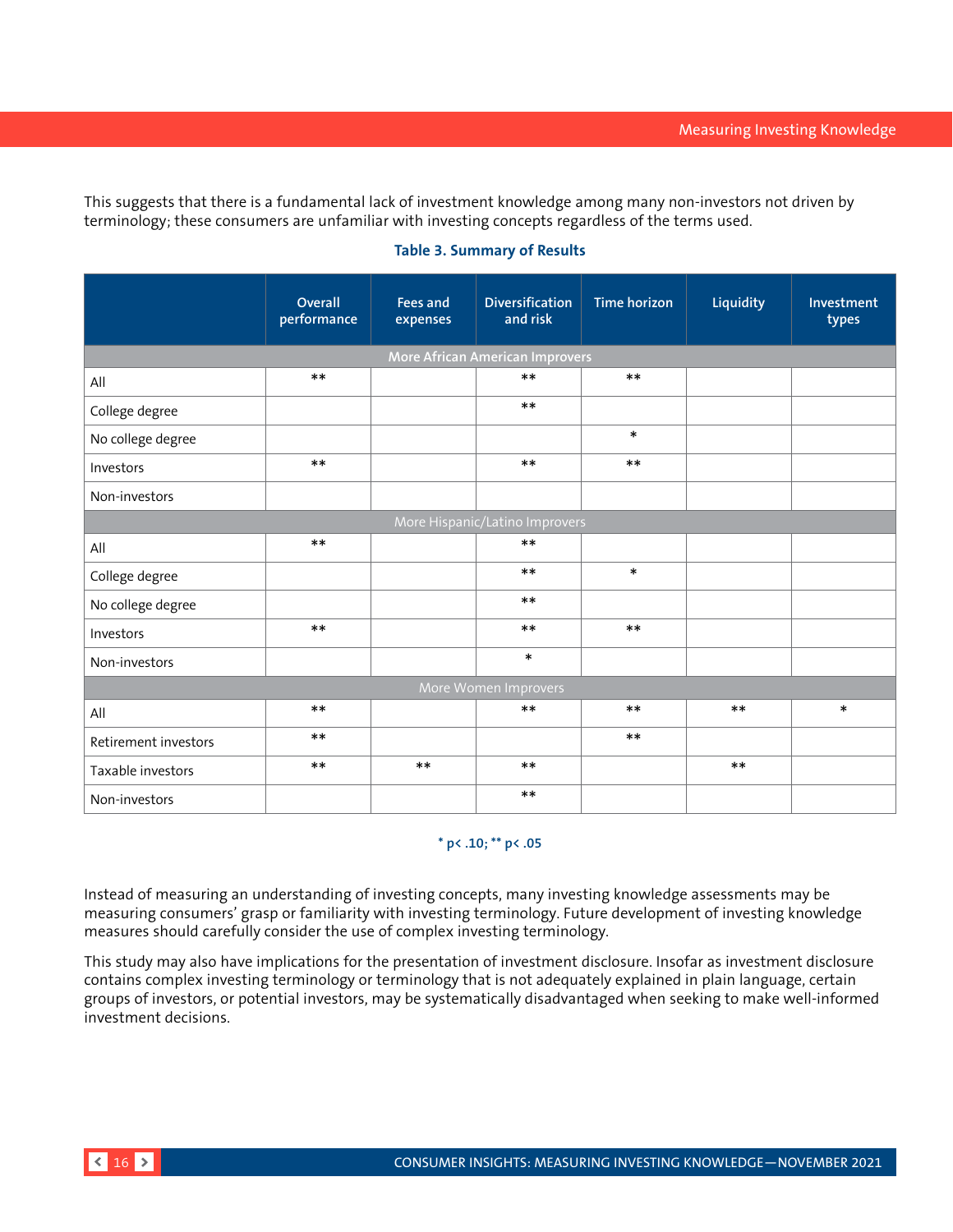# <span id="page-16-0"></span>**Appendices**

**Methodology**

## *About the data*

This study uses data collected between April 23 and May 14, 2021, using the AmeriSpeak® Panel. Funded and operated by NORC at the University of Chicago, AmeriSpeak is a probability-based panel designed to be representative of the U.S. household population. Randomly selected U.S. households are sampled using area probability and address-based sampling, with a known, non-zero probability of selection from the NORC National Sample Frame. These sampled households are then contacted by U.S. mail, telephone and field interviewers (face to face). The panel provides sample coverage of approximately 97 percent of the U.S. household population. Those excluded from the sample include people with P.O. Box only addresses, some addresses not listed in the USPS Delivery Sequence File and some newly constructed dwellings. While most AmeriSpeak households participate in surveys by web, non-internet households can participate in AmeriSpeak surveys by telephone. Households without conventional internet access but that have web access via smartphones are allowed to participate in AmeriSpeak surveys by web. AmeriSpeak panelists participate in NORC studies or studies conducted by NORC on behalf of governmental agencies, academic researchers, and media and commercial organizations. 1,680 U.S. adults ages 18 and older participated in the study. The study was fielded in English only, and was administered online. Respondents were considered eligible for the study if they were either the primary decision-maker or shared in the decisionmaking related to finances in the household. Oversamples of African American and Hispanic/Latino respondents were collected. The survey completion rate was 26.7 percent. The final AAPOR response rate (RR3) for the study was 4.5 percent, and the margin of error was 3.33 percentage points. AmeriSpeak participants self-identified their age, sex, education and race/Hispanic ethnicity.

## *Weighting*

Statistical weights for the study-eligible respondents were calculated using panel-base sampling weights to start. The base sampling weights are further adjusted to account for unknown eligibility and nonresponse

among eligible housing units. The household-level nonresponse adjusted weights are then post-stratified to external counts for number of households obtained from the Current Population Survey. Then, these household-level post-stratified weights are assigned to each eligible adult in every recruited household. Furthermore, a person-level nonresponse adjustment accounts for nonresponding adults within a recruited household. Finally, panel weights are raked to external population totals associated with age, sex, education, race/Hispanic ethnicity, housing tenure, telephone status and Census Division. The external population totals are obtained from the Current Population Survey. Study-specific base sampling weights are derived using a combination of the final panel weight and the probability of selection associated with the sampled panel member. The screener nonresponse adjusted weights for the study are adjusted via a raking ratio method to general population age 18 and older population totals associated with the following sociodemographic characteristics: age, sex, education, race/ Hispanic ethnicity and Census Division.

## **Imputation**

## *Investor Status*

Due to missing data, we were initially unable to classify 293 observations as Non-investors, Retirement investors or Taxable investors. To classify these observations, a multiple imputation technique using a random forest model was employed. The technique was used to estimate missing responses to the questions that determined investor group. Specifically, the questions that determined investor group (Non-investors, Retirement investors, or Taxable investors) were estimated five separate times for each respondent using a series of independent variables to inform the imputation. Independent variables included demographic factors and indicators of financial knowledge, attitudes and behaviors.

After the questions that determined investor group classification were estimated five times, the final investor group classification for these respondents was obtained by calculating the mode each of the variables estimated from the five-model imputation and using those values to classify the observation into one of the three investor groups.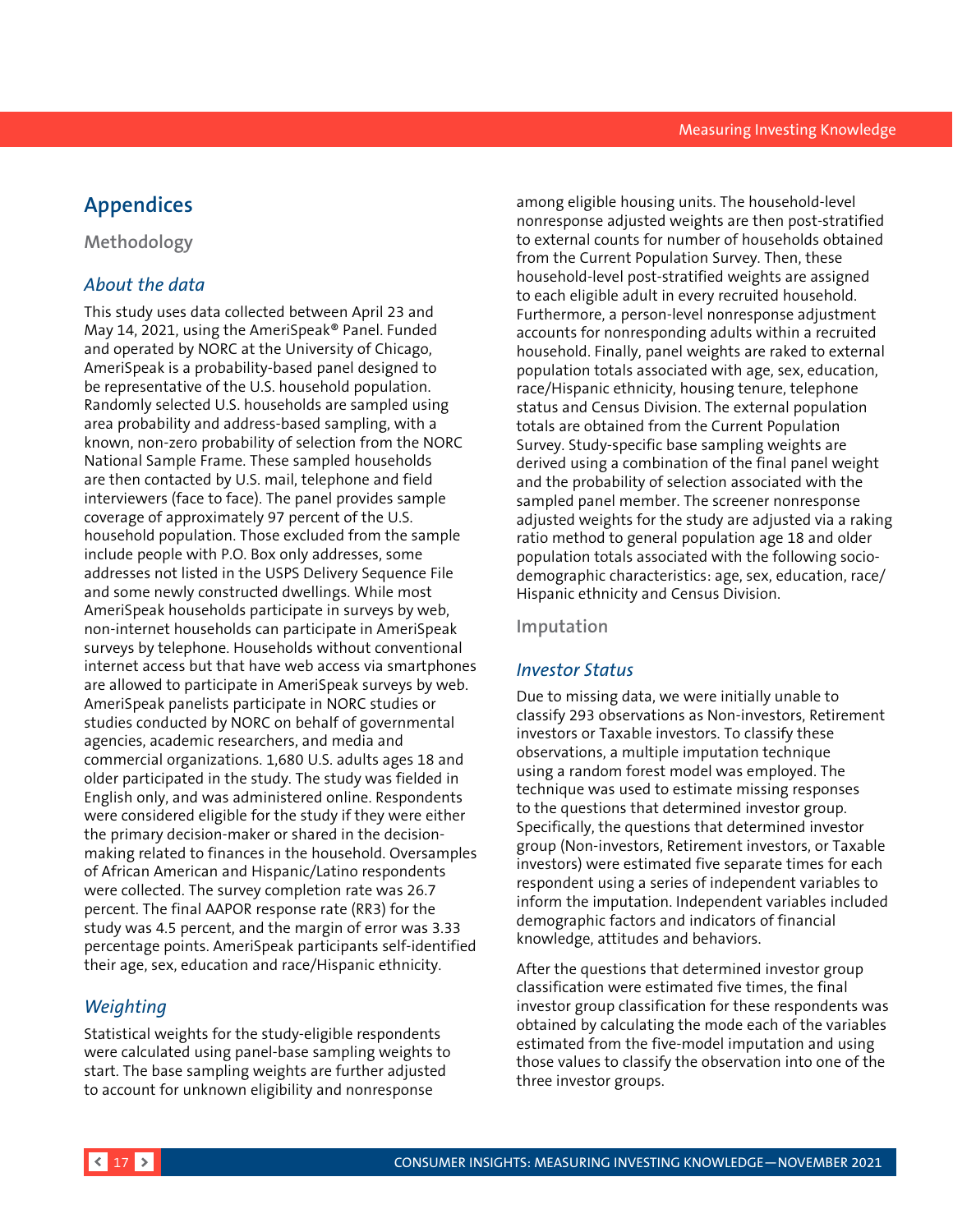## *Demographic variables*

A small subset of respondents did not report gender, race or ethnicity. As these variables are used in weighting, missing values were imputed using a proportional imputation approach. Missing values were assigned a random number between 1 and 0. If that random number is below the population benchmark for male (the same process was used for race and ethnicity), the observation was assigned male; otherwise, the observation was assigned female.

# **About FINRA and the FINRA Foundation**

The Financial Industry Regulatory Authority (FINRA) is a not-for-profit organization dedicated to investor protection and market integrity. It regulates one critical part of the securities industry—brokerage firms doing business with the public in the United States. FINRA, overseen by the Securities and Exchange Commission, writes rules, examines for and enforces compliance with FINRA rules and federal securities laws, registers broker-dealer personnel and offers them education and training, and informs the investing public. In addition, FINRA provides surveillance and other regulatory services for equities and options markets, as well as trade reporting and other industry utilities. FINRA also administers a dispute resolution forum for investors and brokerage firms and their registered employees. For more information, visit [www.FINRA.org.](http://www.FINRA.org)

The FINRA Investor Education Foundation supports innovative research and educational projects that give underserved Americans the knowledge, skills and tools to make sound financial decisions throughout life. For more information about FINRA Foundation initiatives, visit [www.FINRAFoundation.org](http://www.FINRAFoundation.org).

# **About NORC**

NORC at the University of Chicago is an independent research institution that delivers reliable data and rigorous analysis to guide critical programmatic, business and policy decisions. Since 1941, NORC has conducted groundbreaking studies, created and applied innovative methods and tools and advanced principles of scientific integrity and collaboration. Today, government, corporate and nonprofit clients around the world partner with NORC to transform increasingly complex information into useful knowledge.

# **References**

Clark, R. L., Lusardi, A., & Mitchell, O. S. (2014). *Financial knowledge and 401(k) investment performance* (NBER Working Paper No. 20137). National Bureau of Economic Research. www.nber.org/papers/w20137.pdf

Forbes, J., & Kara, S. M. (2010). Confidence mediates how investment knowledge influences investing self-efficacy. *Journal of Economic Psychology, 31*(3), 435–443. [https://](https://doi.org/10.1016/j.joep.2010.01.012) [doi.org/10.1016/j.joep.2010.01.012](https://doi.org/10.1016/j.joep.2010.01.012)

Lin, J., Bumcrot, C., Mottola, G., & Walsh, G. (2019). *Investors in the United States: A report of the National Financial Capability Study*. FINRA Investor Education Foundation. [https://www.usfinancialcapability.org/](https://www.usfinancialcapability.org/downloads/NFCS_2018_Report_Natl_Findings.pdf) downloads/NFCS 2018 Report Natl Findings.pdf

Lusardi, A., & Mitchell, O. S. (2011). *Financial literacy and retirement planning in the United States* (NBER Working Paper No. 17108). National Bureau of Economic Research. <https://doi.org/10.1017/S147474721100045X>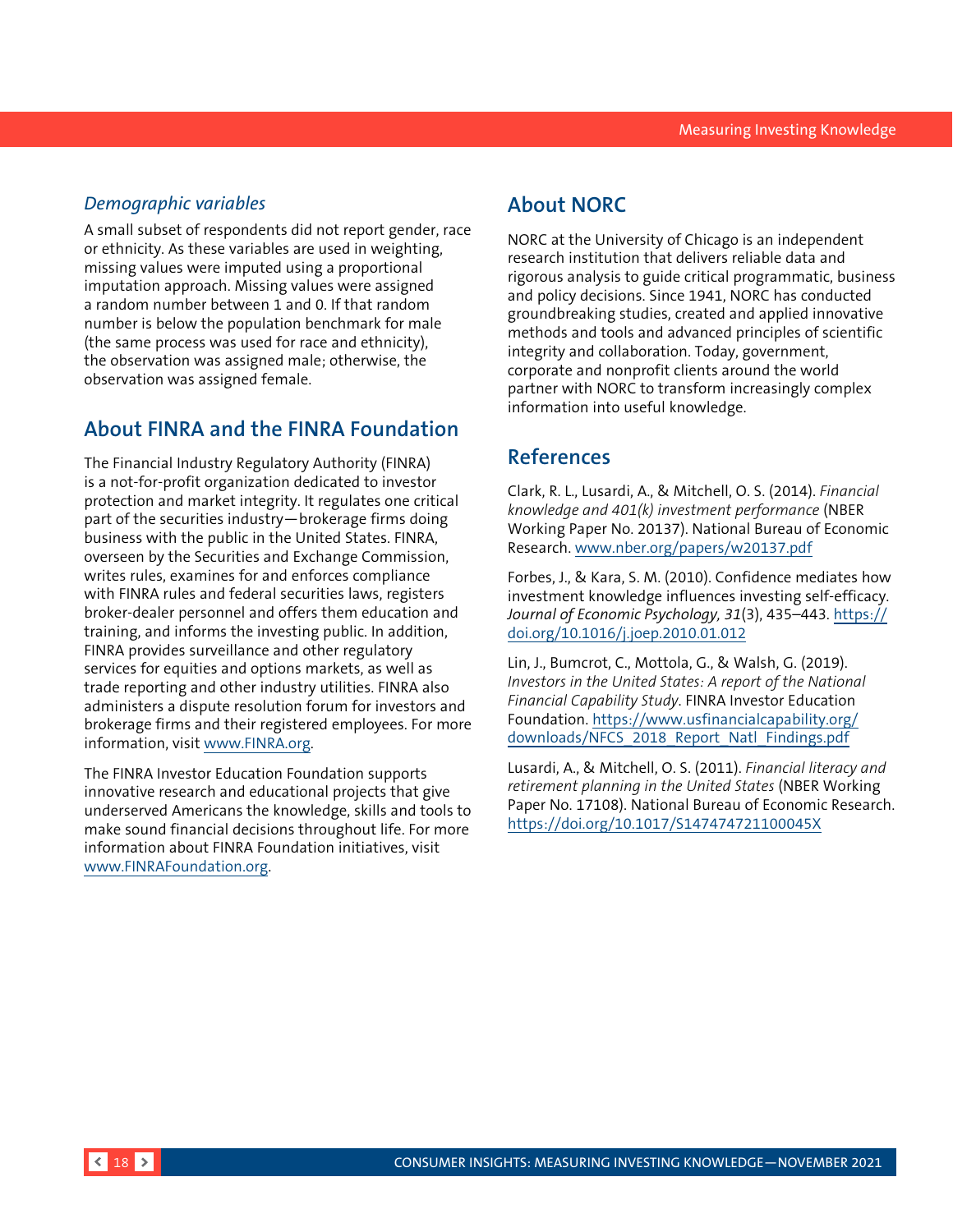# **Investing Knowledge Questions**

**Set 1 (\*correct response)**

Q1.1 - A mutual fund expense ratio is best described as:

- 1. The percentage that investors pay annually for the management, marketing, and operation of a mutual fund\*
- 2. The fee investors pay to buy or sell shares in a mutual fund, expressed as a percentage of the amount invested
- 3. The annual percentage investors owe in taxes on mutual fund earnings
- 4. The difference in share price when an investor sells a mutual fund compared to the original purchase price paid by the investor
- 5. Don't know5

Q1.2 - Which of the following is generally true about investment risk?

- 1. Investing in a stock mutual fund involves the same amount of risk as investing in a single company stock
- 2. Investing in a stock mutual fund is riskier than investing in a single company stock
- 3. Investing in a single company stock is riskier than investing in a stock mutual fund\*
- 4. Don't know

Q1.3 - Which of the following is most true of an investor with a LONG time horizon:

- 1. The investor should be largely unconcerned about inflation
- 2. The investor should hold only long-dated assets
- 3. The investor should be less concerned about price volatility than an investor with a short time horizon\*
- 4. The investor does not need to focus on portfolio diversification
- 5. Don't know

Q1.4 - Which of the following choices presents the investments in order from MOST to LEAST liquid (where 1 is the MOST liquid and 3 is the LEAST liquid):

- 1. Money in a Savings Account Rental Property Stock Mutual Fund
- 2. Rental Property Stock Mutual Fund Money in a Savings Account
- 3. Stock Mutual Fund Money in a Savings Account Rental Property
- 4. Money in a Savings Account Stock Mutual Fund Rental Property\*
- 5. Don't know

Q1.5 - If you buy a company's bond…

- 1. You own a part of the company
- 2. You have lent money to the company\*
- 3. You are liable for the company's debts
- 4. You can vote on shareholder resolutions
- 5. Don't know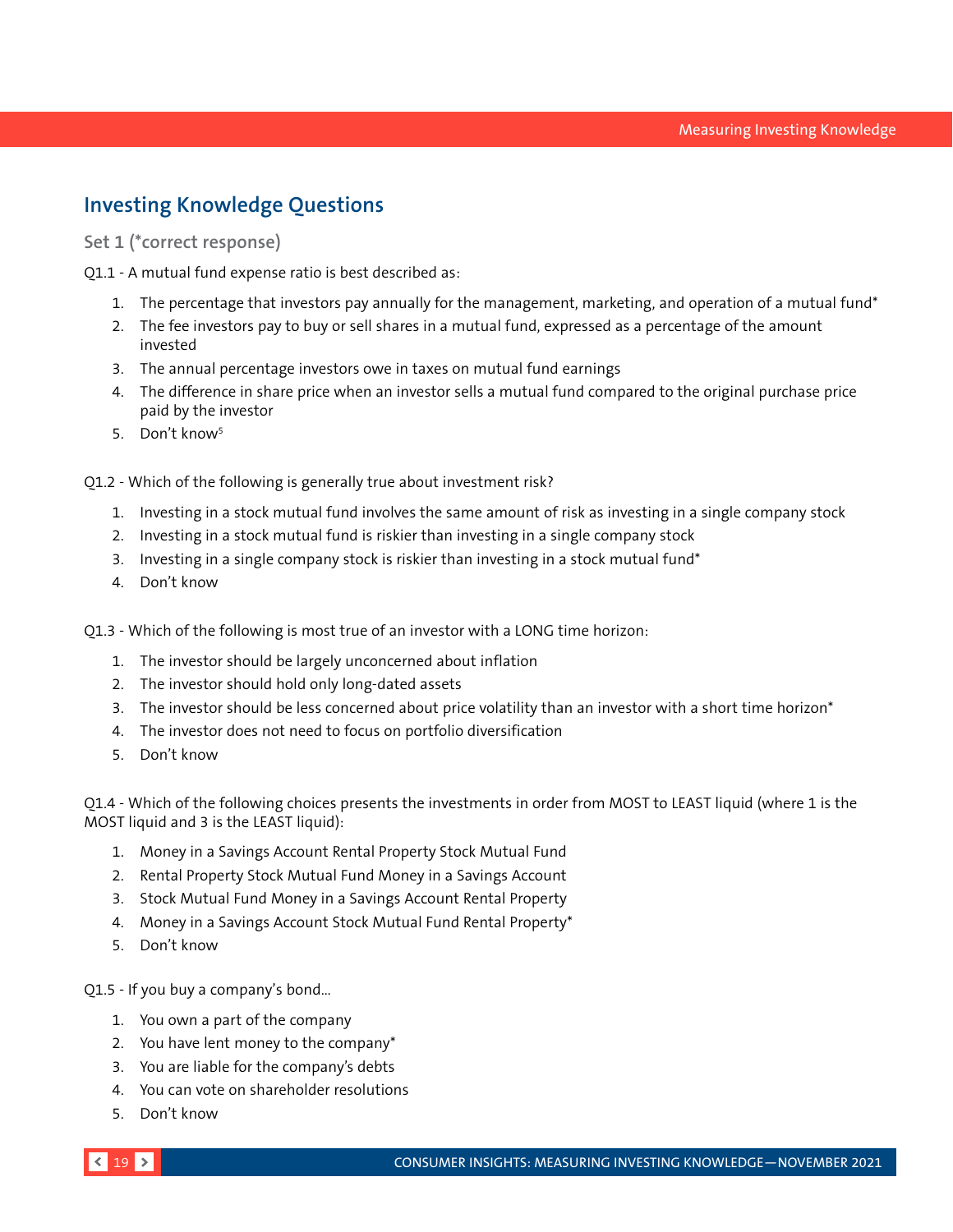## **Set 2 (\*correct response)**

Q2.1 - The expense ratio of an investment fund (a mutual fund, for example) is the percentage that investors pay annually for the management, marketing, and operation of the fund. Which of the following is true?

- 1. The expense ratio of an investment fund is important if the fund declines in value, but is not important if the fund gains in value
- 2. Expense ratios matter less the longer you hold an investment fund
- 3. All things being equal, it is better to pay a higher expense ratio than a lower one
- 4. The expense ratio of an investment fund could affect how much money you earn from your investment\*
- 5. Don't know

Q2.2 - You are trying to decide how to invest \$1,000 and have narrowed the possibilities to four companies. Which of the following approaches would generally keep the risk of losing money lowest?

- 1. Investing \$250 in each of the four companies\*
- 2. Investing the full \$1,000 in one of the companies
- 3. Investing \$500 in each of two of the four companies
- 4. Don't know

Q2.3 - The amount of time between when an investor purchases an investment and when the invested money will be needed for a specific purpose is the investor's "time horizon." An investor who will need to use the invested money soon has a "short time horizon." An investor who will not need to use the invested money until many years in the future has a "long time horizon." Which of the following best describes an investor with a SHORT time horizon?

- 1. The investor should be especially concerned about big swings in the price of the investment\*
- 2. The investor should only buy inexpensive investments
- 3. Because the investor will hold investments for only a short period of time, the risk of losing money is low
- 4. The investor's time horizon should not be a factor in deciding which investments to buy
- 5. Don't know

Q2.4 - Some investments are easier to sell and convert into cash than others. Which of the following is NOT true?

- 1. Investments with many buyers are easier to sell and convert into cash than those with few buyers
- 2. Determining the value of investments that are frequently bought and sold is easier than determining the value of investments that are rarely bought and sold
- 3. An investment that is difficult to sell and convert into cash is riskier than an investment that is easy to sell and convert into cash, all else being equal
- 4. The ease or difficulty with which an investment can be sold and converted into cash is not important for an investor with a short-term goal\*
- 5. Don't know

Q2.5 - An investor who buys a share of a company's stock owns a part of that company. An investor who buys a company's bond lends money to that company. Which of the following is NOT true?

- 1. Investors in a company's stock can lose money
- 2. Investors in a company's bond cannot lose money\*
- 3. Earnings from a bond investment depend in part on the interest rate the bond pays
- 4. The price of a company's stock depends in part on investor demand for the stock
- 5. Don't know